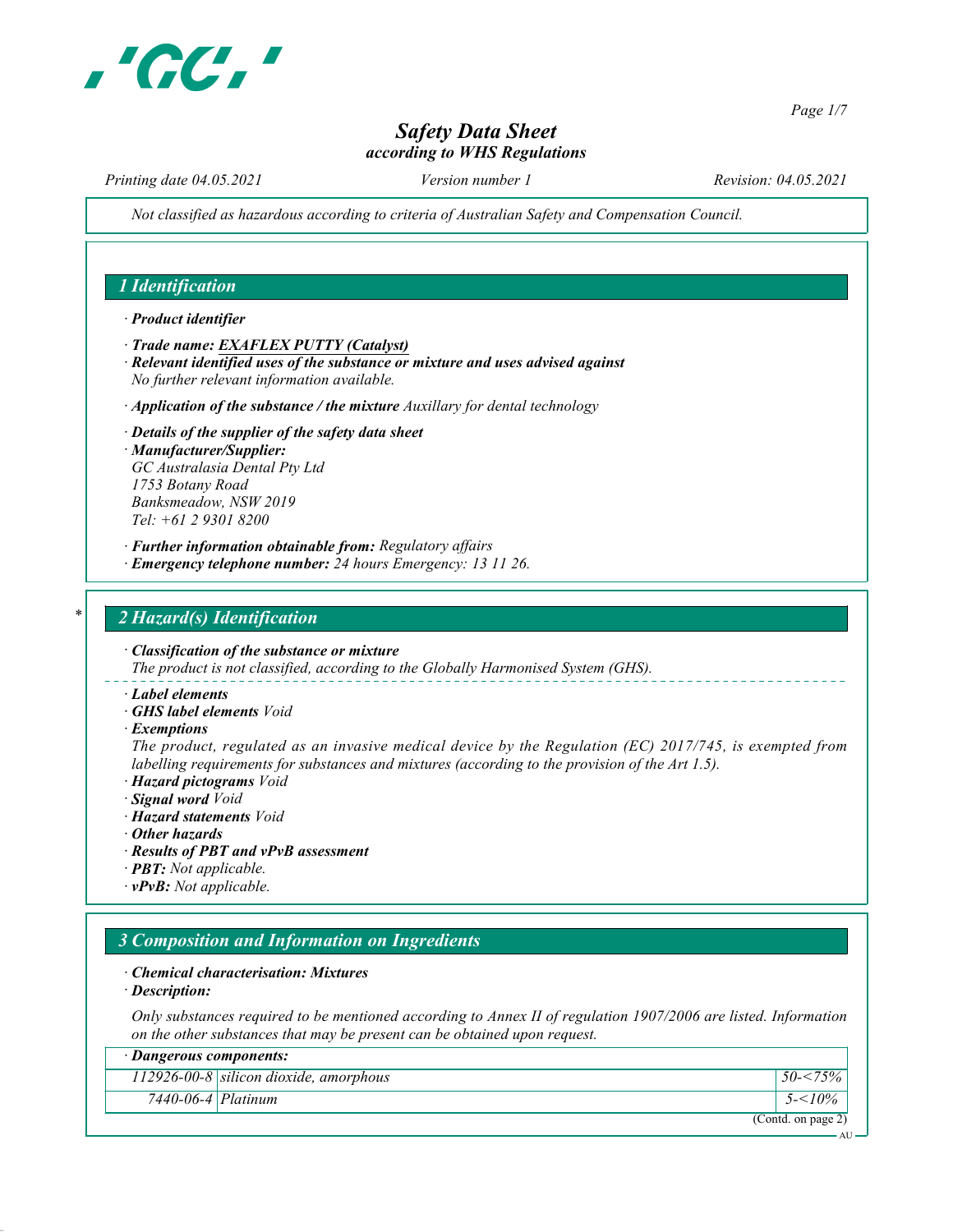# Safety Data Sheet

according to WHS Regulations

Printing date 04.05.2021 Version number 1 Revision: 04.05.2021

Trade name: EXAFLEX PUTTY (Catalyst)

· Additional information: For the wording of the listed hazard phrases refer to section 16.

(Contd. of page 1)

#### 4 First Aid Measures

· Description of first aid measures

- · General information:
- No special measures required.
- If symptoms persist consult doctor.
- · After inhalation: Take affected persons into fresh air and keep quiet.
- · After skin contact: Immediately rinse with water.
- · After eye contact:
- Rinse opened eye for several minutes under running water. If symptoms persist, consult a doctor.
- · After swallowing:

Rinse out mouth and then drink plenty of water.

- If symptoms persist consult doctor.
- · Information for doctor:
- · Most important symptoms and effects, both acute and delayed No further relevant information available.
- · Indication of any immediate medical attention and special treatment needed
- No further relevant information available.

#### 5 Fire Fighting Measures

- · Extinguishing media
- · Suitable extinguishing agents:

CO2, powder or water spray. Fight larger fires with water spray or alcohol resistant foam. Use fire extinguishing methods suitable to surrounding conditions.

- · For safety reasons unsuitable extinguishing agents: Water with full jet
- · Special hazards arising from the substance or mixture
- Formation of toxic gases is possible during heating or in case of fire. No further relevant information available.
- · Advice for firefighters
- · Protective equipment: Wear self-contained respiratory protective device.
- · Additional information

Dispose of fire debris and contaminated fire fighting water in accordance with official regulations.

#### 6 Accidental Release Measures

· Personal precautions, protective equipment and emergency procedures Remove persons from danger area.

- · Environmental precautions:
- Do not allow product to reach sewage system or any water course. Do not allow to penetrate the ground/soil.
- · Methods and material for containment and cleaning up: Pick up mechanically.

Dispose of the material collected according to regulations.

- · Reference to other sections
- See Section 7 for information on safe handling.
- See Section 8 for information on personal protection equipment.
- See Section 13 for disposal information.

(Contd. on page 3)

AU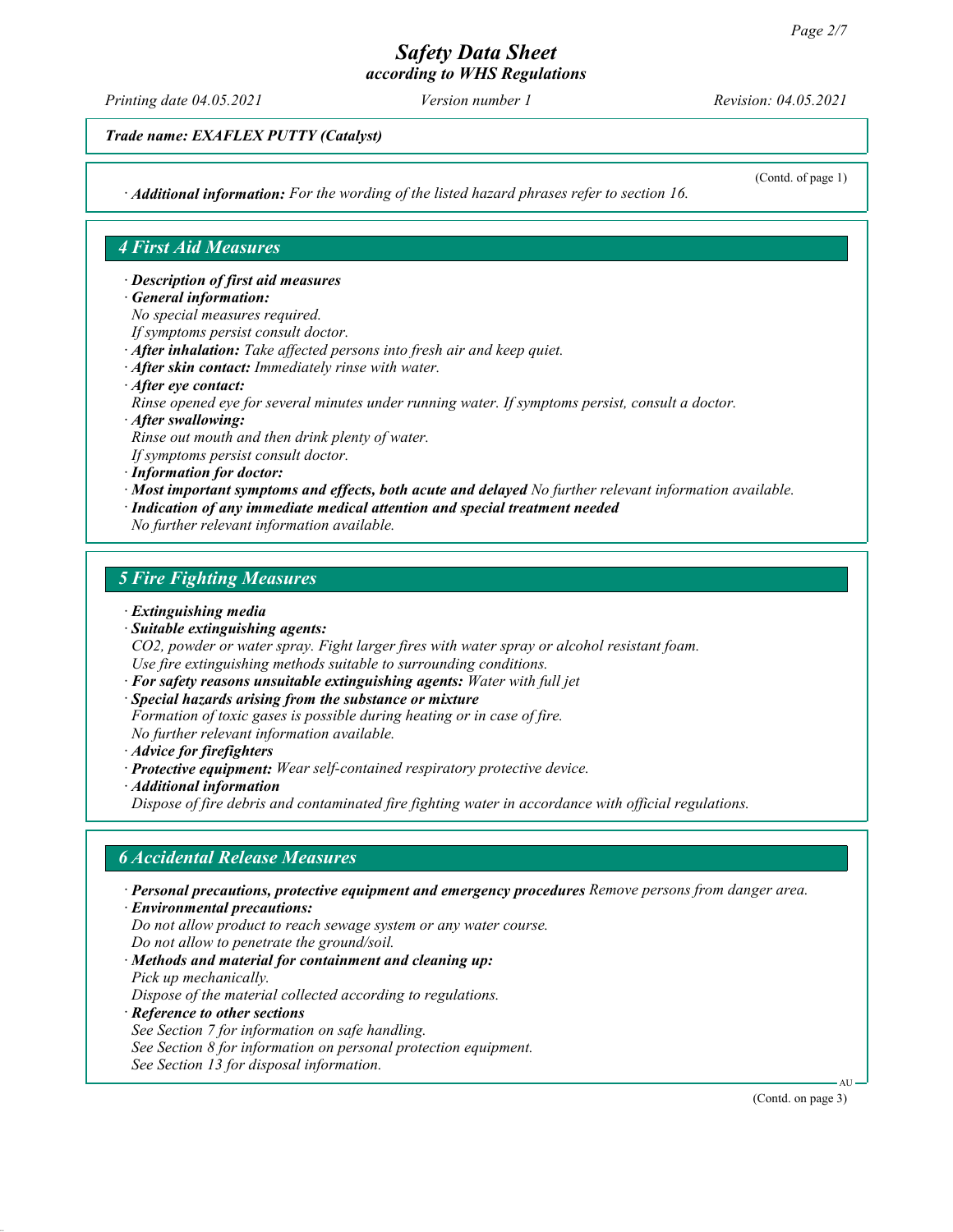Printing date 04.05.2021 Version number 1 Revision: 04.05.2021

#### Trade name: EXAFLEX PUTTY (Catalyst)

(Contd. of page 2)

#### 7 Handling and Storage

- · Handling:
- · Precautions for safe handling

Prevent formation of dust.

- Any unavoidable deposit of dust must be regularly removed.
- · Information about fire and explosion protection: Dust can combine with air to form an explosive mixture.
- · Conditions for safe storage, including any incompatibilities
- · Storage:
- · Requirements to be met by storerooms and receptacles: Store only in unopened original receptacles.
- · Information about storage in one common storage facility: Store away from foodstuffs.
- · Further information about storage conditions: None.
- $\cdot$  Specific end use(s) No further relevant information available.

#### 8 Exposure controls and personal protection

· Additional information about design of technical facilities: No further data; see item 7.

· Control parameters

· Ingredients with limit values that require monitoring at the workplace:

112926-00-8 silicon dioxide, amorphous

 $WES$  Long-term value: 10 mg/m<sup>3</sup>

7440-06-4 Platinum

 $WES$  Long-term value: 1 mg/m<sup>3</sup>

· Additional information: The lists valid during the making were used as basis.

- · Exposure controls
- · Personal protective equipment:
- · General protective and hygienic measures:
- The usual precautionary measures are to be adhered to when handling chemicals. Do not inhale dust / smoke / mist.

Wash hands before breaks and at the end of work.

- · Respiratory protection: Suitable respiratory protective device recommended.
- · Protection of hands: Protective gloves
- · Material of gloves

The selection of the suitable gloves does not only depend on the material, but also on further marks of quality and varies from manufacturer to manufacturer. As the product is a preparation of several substances, the resistance of the glove material can not be calculated in advance and has therefore to be checked prior to the application.

· Penetration time of glove material

The exact break through time has to be found out by the manufacturer of the protective gloves and has to be observed.

· Eye protection: Safety glasses

# 9 Physical and Chemical Properties

- · Information on basic physical and chemical properties
- · General Information
- · Appearance:
- Form: Pasty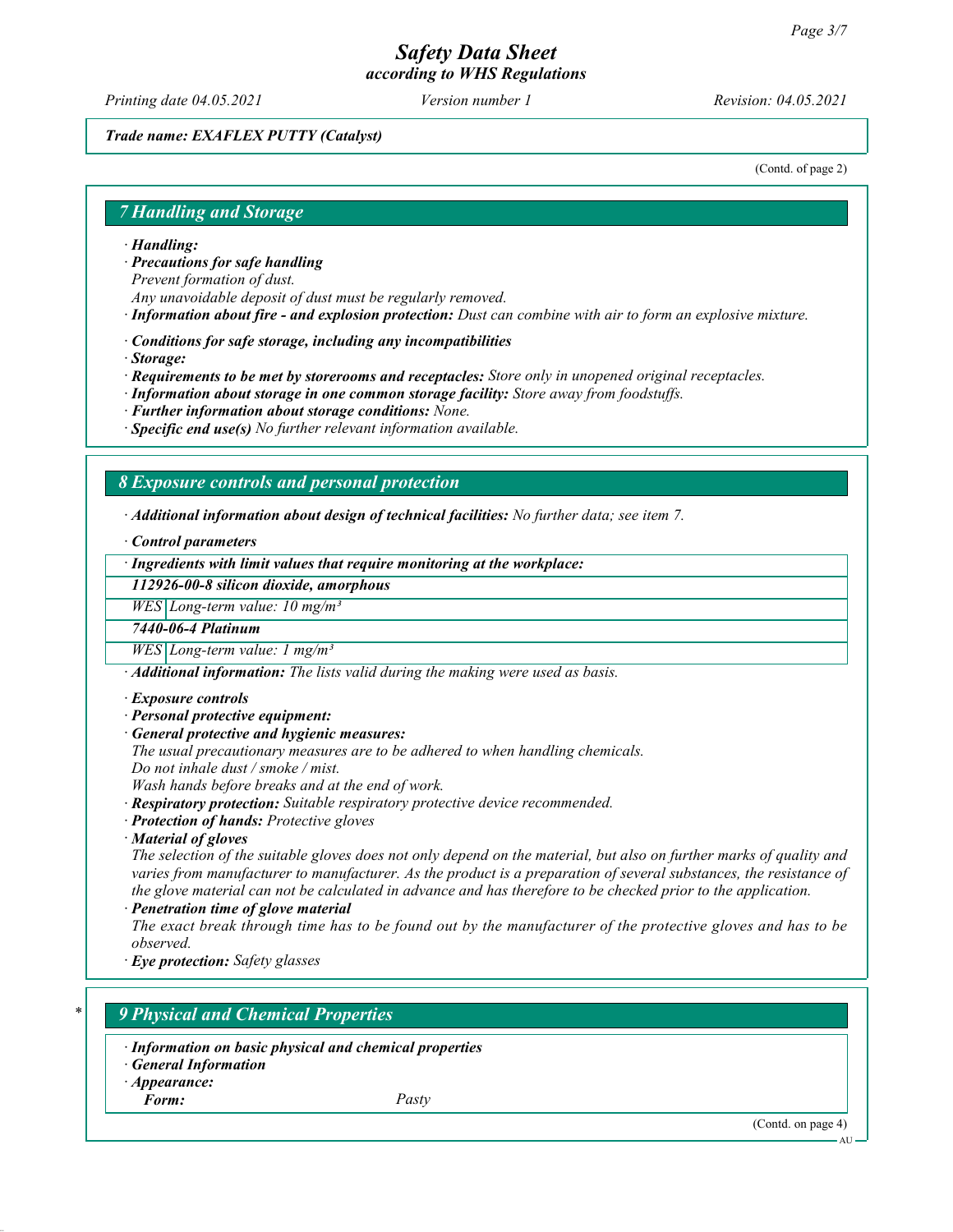Printing date 04.05.2021 Version number 1 Revision: 04.05.2021

#### Trade name: EXAFLEX PUTTY (Catalyst)

|                                                                                                                        |                                                                                  | (Contd. of page 3) |
|------------------------------------------------------------------------------------------------------------------------|----------------------------------------------------------------------------------|--------------------|
| Colour:                                                                                                                | Blue                                                                             |                    |
| $\cdot$ Odour:                                                                                                         | <b>Odourless</b>                                                                 |                    |
| · Odour threshold:                                                                                                     | Not determined.                                                                  |                    |
| $\cdot$ pH-value:                                                                                                      | Not applicable.                                                                  |                    |
| $\cdot$ Change in condition<br>Melting point/freezing point:<br>Initial boiling point and boiling range: Undetermined. | Undetermined.                                                                    |                    |
| · Flash point:                                                                                                         | Not applicable.                                                                  |                    |
| · Flammability (solid, gas):                                                                                           | Not determined.                                                                  |                    |
| · Ignition temperature:                                                                                                | Undetermined.                                                                    |                    |
| $\cdot$ Decomposition temperature:                                                                                     | Not determined.                                                                  |                    |
| · Auto-ignition temperature:                                                                                           | Product is not selfigniting.                                                     |                    |
| · Explosive properties:                                                                                                | Product does not present an explosion hazard.                                    |                    |
| · Explosion limits:                                                                                                    |                                                                                  |                    |
| Lower:                                                                                                                 | Not determined.                                                                  |                    |
| <b>Upper:</b>                                                                                                          | Not determined.                                                                  |                    |
| · Vapour pressure:                                                                                                     | Not applicable.                                                                  |                    |
| $\cdot$ Density:                                                                                                       | Not determined.                                                                  |                    |
|                                                                                                                        | $2,56$ g/cm <sup>3</sup>                                                         |                    |
|                                                                                                                        | 1.18g/ml                                                                         |                    |
| $\cdot$ Relative density                                                                                               | Not determined.                                                                  |                    |
| Vapour density                                                                                                         | Not applicable.                                                                  |                    |
| $\cdot$ Evaporation rate                                                                                               | Not applicable.                                                                  |                    |
| · Solubility in / Miscibility with<br>water:                                                                           | Insoluble.                                                                       |                    |
| · Partition coefficient: n-octanol/water:                                                                              | Not determined.                                                                  |                    |
| · Viscosity:<br>Dynamic:<br>Kinematic:<br>$\cdot$ Other information                                                    | Not applicable.<br>Not applicable.<br>No further relevant information available. |                    |

# 10 Stability and Reactivity

· Reactivity No further relevant information available.

· Chemical stability

· Thermal decomposition / conditions to be avoided: No decomposition if used according to specifications.

· Possibility of hazardous reactions No dangerous reactions known.

· Conditions to avoid No further relevant information available.

· Incompatible materials: No further relevant information available.

· Hazardous decomposition products: No dangerous decomposition products known.

(Contd. on page 5)

AU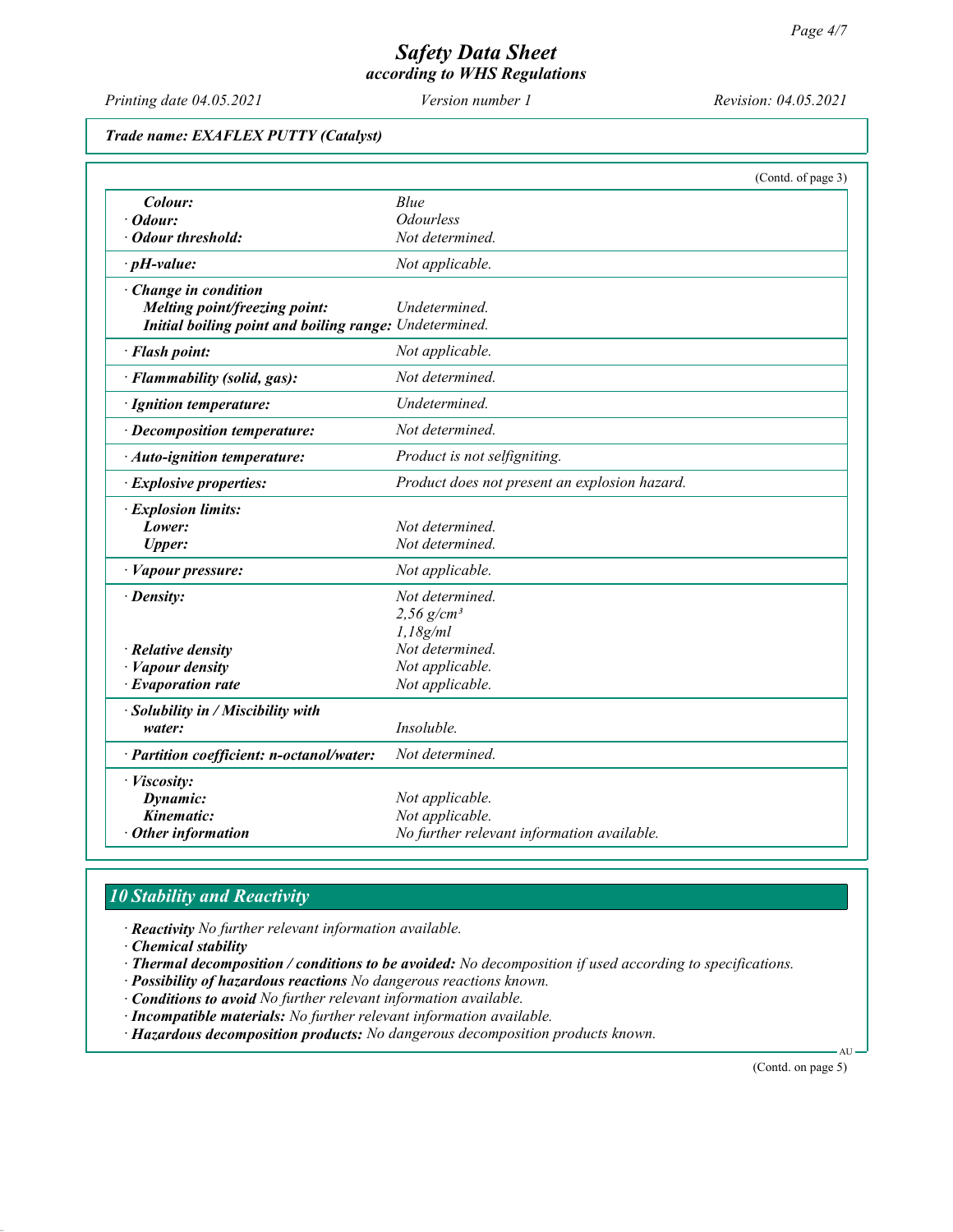Printing date 04.05.2021 Version number 1 Revision: 04.05.2021

#### Trade name: EXAFLEX PUTTY (Catalyst)

(Contd. of page 4)

#### 11 Toxicological Information

· Information on toxicological effects

- · Acute toxicity
- · LD/LC50 values relevant for classification: No further relevant information available.
- · Primary irritant effect:
- · Skin corrosion/irritation No irritant effect.
- · Serious eye damage/irritation No irritating effect.
- · Respiratory or skin sensitisation No sensitising effects known.
- · Additional toxicological information:

The product is not subject to classification according to the calculation method of the General EU Classification Guidelines for Preparations as issued in the latest version.

- · Repeated dose toxicity No further relevant information available.
- · CMR effects (carcinogenity, mutagenicity and toxicity for reproduction)
- No further relevant information available.

## 12 Ecological Information

- · Toxicity
- · Aquatic toxicity: No further relevant information available.
- · Persistence and degradability No further relevant information available.
- · Behaviour in environmental systems:
- · Bioaccumulative potential No further relevant information available.
- · Mobility in soil No further relevant information available.
- · Additional ecological information:
- · General notes:

Do not allow undiluted product or large quantities of it to reach ground water, water course or sewage system.

- · Results of PBT and vPvB assessment
- · PBT: Not applicable.
- · vPvB: Not applicable.
- · Other adverse effects No further relevant information available.

#### 13 Disposal considerations

- · Waste treatment methods
- · Recommendation

Must not be disposed together with household garbage. Do not allow product to reach sewage system. Contact waste processors for recycling information.

- · Uncleaned packaging:
- · Recommendation: Disposal must be made according to official regulations.

| ⋅ UN-Number                     |               |  |
|---------------------------------|---------------|--|
| ADG, ADN, IMDG, IATA            | not regulated |  |
| $\cdot$ UN proper shipping name |               |  |
| ADG, ADN, IMDG, IATA            | not regulated |  |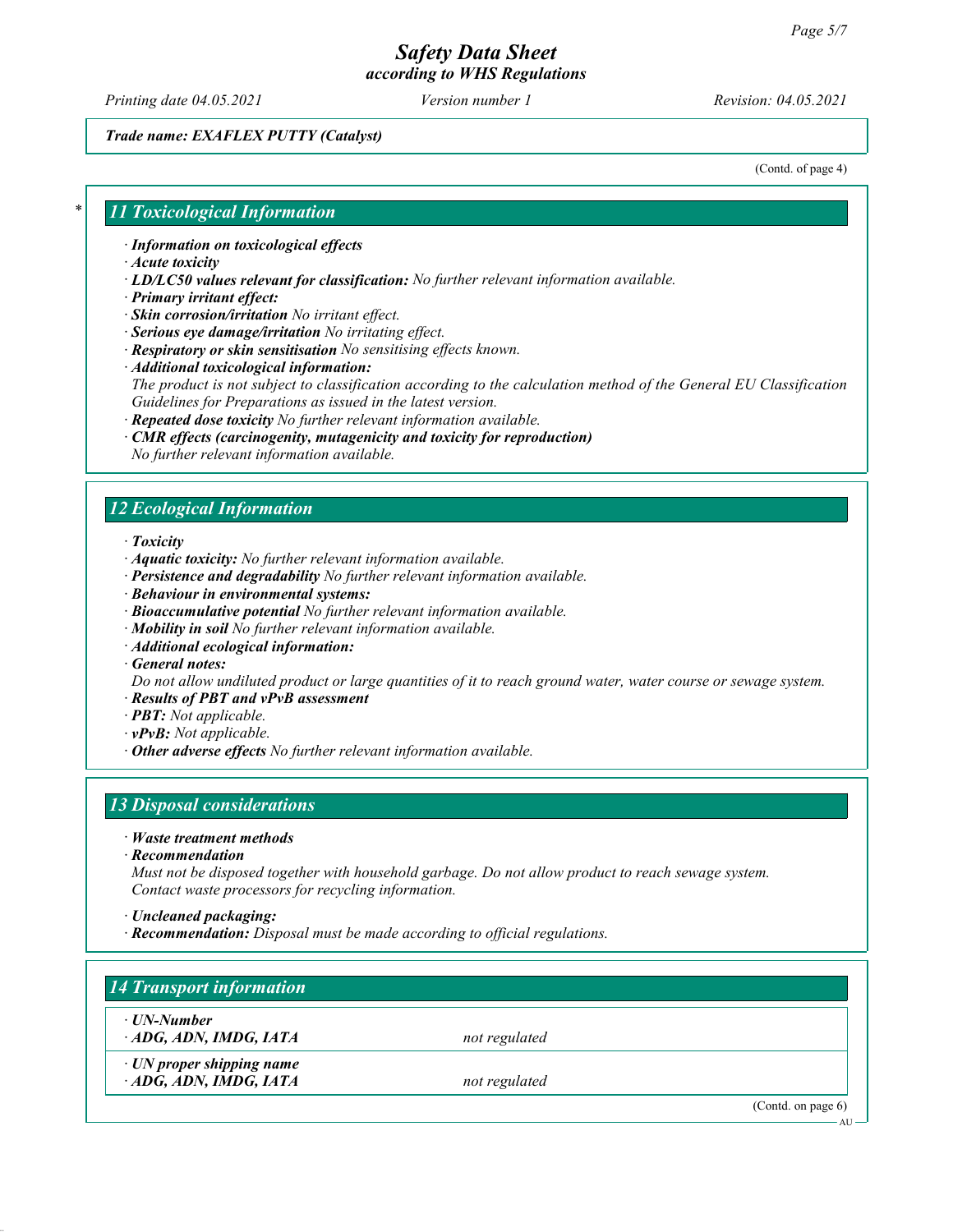Printing date 04.05.2021 Version number 1 Revision: 04.05.2021

#### Trade name: EXAFLEX PUTTY (Catalyst)

|                                                                                            | (Cond. of page 5) |  |
|--------------------------------------------------------------------------------------------|-------------------|--|
| · Transport hazard class(es)                                                               |                   |  |
| ADG, ADN, IMDG, IATA<br>· Class                                                            | not regulated     |  |
| · Packing group<br>ADG, IMDG, IATA                                                         | not regulated     |  |
| · Environmental hazards:<br>$\cdot$ Marine pollutant:                                      | No                |  |
| · Special precautions for user                                                             | Not applicable.   |  |
| · Transport in bulk according to Annex II of Marpol<br>and the IBC Code<br>Not applicable. |                   |  |
| · UN "Model Regulation":                                                                   | not regulated     |  |

# 15 Regulatory information

· Safety, health and environmental regulations/legislation specific for the substance or mixture

| · Australian Inventory of Chemical Substances                  |                                           |  |  |  |
|----------------------------------------------------------------|-------------------------------------------|--|--|--|
|                                                                | 68083-19-2 Vinyldimethylpolysiloxane      |  |  |  |
| $7440 - 06 - 4$ Platinum                                       |                                           |  |  |  |
|                                                                | $\overline{1332}$ -37-2 Iron oxide        |  |  |  |
|                                                                | $1345$ -16-0 Cobalt aluminate blue spinel |  |  |  |
| · Standard for the Uniform Scheduling of Medicines and Poisons |                                           |  |  |  |

None of the ingredients is listed.

· Australia: Priority Existing Chemicals

None of the ingredients is listed.

- · GHS label elements Void
- · Hazard pictograms Void
- · Signal word Void
- · Hazard statements Void

· Directive 2012/18/EU

- · Named dangerous substances ANNEX I None of the ingredients is listed.
- · Chemical safety assessment: A Chemical Safety Assessment has not been carried out.

# 16 Other information

· Department issuing SDS: Regulatory affairs

· Contact: msds@gc.dental

· Abbreviations and acronyms:

ADR: Accord européen sur le transport des marchandises dangereuses par Route (European Agreement concerning the International Carriage of Dangerous Goods by Road)

IMDG: International Maritime Code for Dangerous Goods

- IATA: International Air Transport Association
- EINECS: European Inventory of Existing Commercial Chemical Substances
- ELINCS: European List of Notified Chemical Substances
- CAS: Chemical Abstracts Service (division of the American Chemical Society)

LC50: Lethal concentration, 50 percent

(Contd. on page 7)

AU